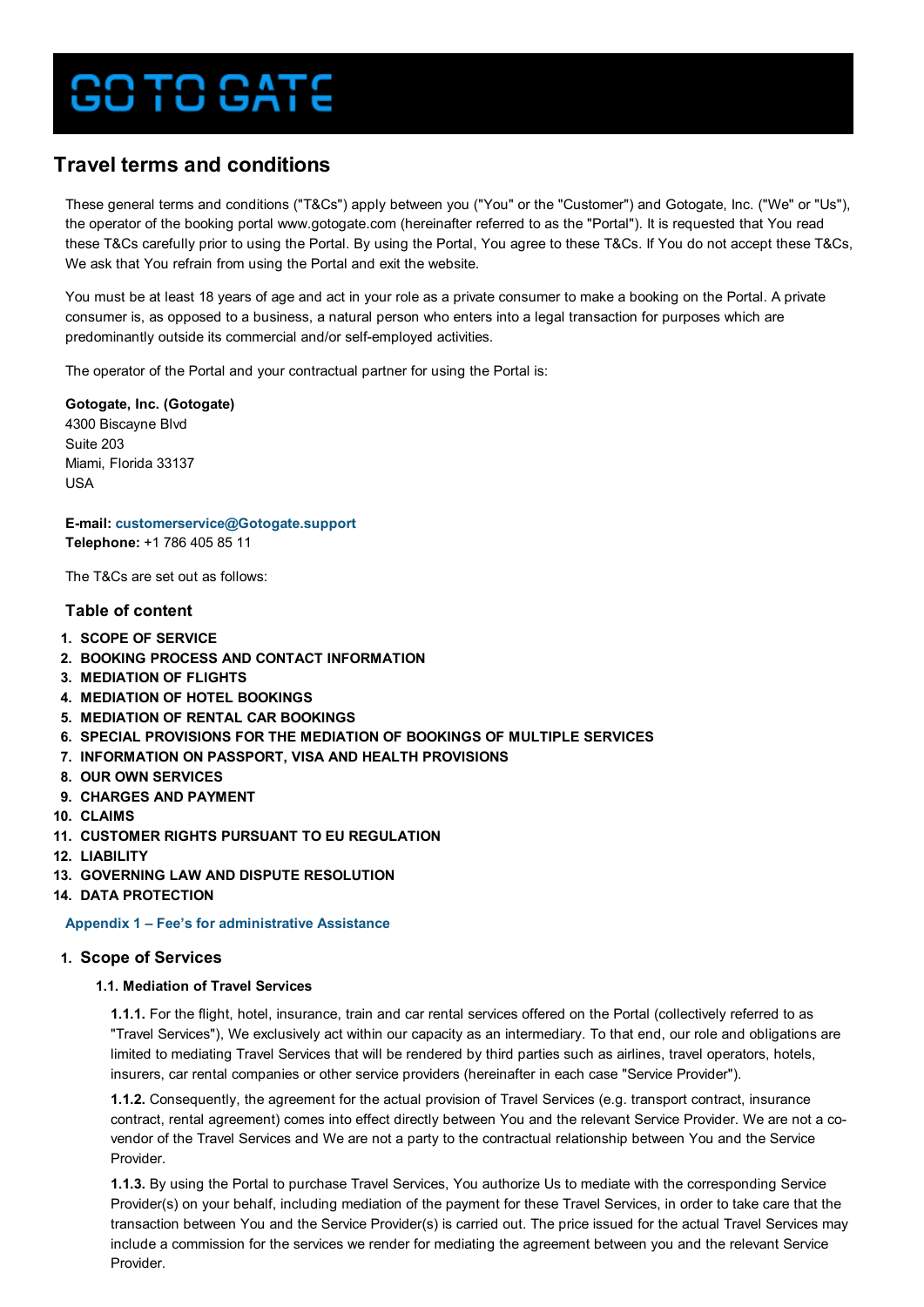<span id="page-1-0"></span>**1.1.4.** Responsibility for the actual performance of the Travel Services mediated through the Portal is exclusively held by the relevant Service Provider. In our role as an intermediary, We do not assume any responsibility for the Travel Services to be rendered by the Service Providers and We make no representations or warranties (neither expressed nor implied) regarding the suitability or quality of Travel Services mediated on the Portal. For any claim You may have in context with the performance or non-performance of the Travel Service, the Service Provider is the responsible addressee.

**1.1.5.** Should You have the opportunity to request special wishes (such as special meals, disabled facilities or child seats) when booking Travel Services, We will pass on your request to the relevant Service Provider. However, We cannot take any responsibility on whether the Service Provider can actually fulfill such wishes.

## **1.2. Our own Services**

Apart from mediating Travel Services as stated in Section 1.1 above, there are also additional services (other than Travel Services) available through the Portal which We, ourselves, are responsible for providing. For such additional services, You enter into a direct contractual relationship with Us. In each case, we clearly inform you if and to what extent we offer own services instead of only mediating third party services.

Our own portfolio of services may vary over time. Some of our own services are described in Section 8. For additional services not set forth in these T&C's, a detailed description of such additional services as well as information about our fees and supplementary terms and conditions for booking and usage, is provided to You over the course of the booking process.

## **1.3. Applicable contractual conditions**

**1.3.1.** These T&Cs apply to the mediation of Travel Services according to Section 1.1 as well as for our own services pursuant to Section 1.2.

**1.3.2.** For the agreement between You and the relevant Service Provider (Section 1.1.2), the general terms and conditions of the relevant Service Provider (such as conditions of carriage, transfer conditions, insurance conditions or the like), as issued by the Service Provider apply. Such general terms and conditions of the relevant Service Provider will be notified to you over the course of the booking process. As the Service Provider's terms and conditions may include provisions relating to liability, cancellation, changes of bookings and refunds (if available) and other restrictions, You are advised to read those terms carefully.

## **2. Booking process and contact information**

**2.1.** During the booking process, You are provided with the technical means needed to detect errors in entry forms and to correct them prior to submitting your booking request. You are requested to check all data for accuracy before concluding your booking request. Subsequent change requests may lead to significant additional costs.

**2.2.** We might need to contact You, e.g. in case of subsequent changes to the purchased Travel Services. You must submit accurate contact information such as your telephone number and email address. You must also continuously check if You have received a message from Us.

It is also your responsibility to ensure that You are able to receive our messages. We are not responsible if You do not receive a message from Us due to circumstances reasonably outside of our control including, but not limited to the following: (i) You gave us an incorrect email address; (ii) your email settings won't allow our email to reach You; or (iii) your email settings treat our email as spam.

## **3. Mediation of flights**

## **3.1. Conclusion of contract and price changes**

**3.1.1.** After You submitted your booking request, We will confirm receipt of your request via email. This is the moment that the mediation contract between You and Us comes into existence. If You do not receive such confirmation within one hour of completing your booking request, and none of our operators has contacted you by email or telephone to indicate any problems, please contact us by telephone for verification.

**3.1.2.** As soon as your requested tickets have been issued, You will receive a confirmation email with a ticket number. This is the moment a binding contract between You and the relevant airline(s) has been concluded.

**3.1.3.** Prices for the flight and seat availability are added directly in the Portal by the applicable airline. If changes are made by the airline that are outside of our control (e.g. price changes, seat availability or something else) and that occurs after a booking request has been made, but before the contract with the airline has become binding (as set out in Section 3.1.2 above), the contract will not enter into force and your payment will be refunded in full. We may contact You and offer You the option to accept the changed price during ordinary opening hours, however no later than 24 hours after We have gained knowledge of the price change or on the first weekday following such 24 hours-period.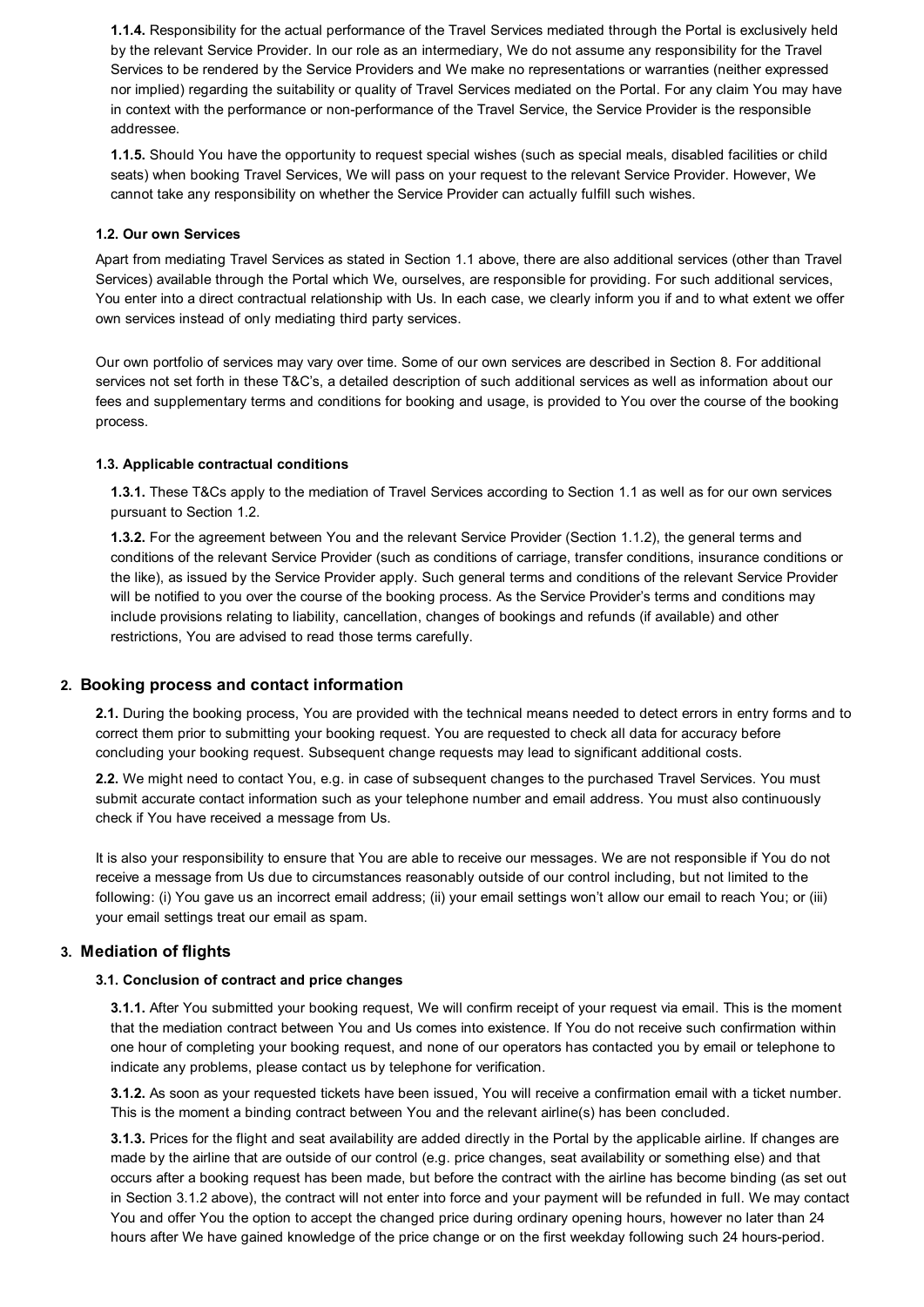#### **3.2. Information on booking and transport conditions**

**3.2.1.** Regarding the flights offered on the Portal, We exclusively act within our capacity as an intermediary. The agreement for the performance of the flight comes into effect directly between You and the relevant airline and We do not accept any contractual responsibility related to the performance or non-performance of your flight. The operating airline is solely responsible for performance / non-performance of your flight.

**3.2.2.** Before You conclude the booking, the terms and conditions of the relevant airline(s) will be made available to You.

**3.2.3.** When mediating Travel Services rendered by airlines, we do not have guaranteed access to the airline's booking system. Where this is the case, we may act on your behalf in entering into the contract between you and the airline. Therefore, please contact the relevant low cost airline directly for questions concerning reservations, changes or cancellation of your reservations. However, if you have purchased our Flexible Ticket service (see Section 8), all reservation change requests must be made via our customer service dept. as set out in Section 8.1.4. you may receive two reservation confirmations – one from us and one from the airline concerned. If you have received two reservations confirmations, please use the confirmation of reservations you received from the low cost airline for check-in.

**3.2.4.** Below, by way of a general overview, We provide information on conditions related to booking and transport typically applied by airlines in such or at least a similar way. However, any deviating provisions of the relevant airline prevail over the general information provided in this Section 3.2.4. Therefore, in each case, please check the applicable terms and conditions of the relevant airline prior to your booking.

#### **a. Flight times/check in**

All flight times specified are local. Next-day arrivals are indicated with a "+1" on the timetable. The stated flight times are preliminary and subject to change on short notice after the ticket has been issued; for example, due to restrictions by flight control, the weather, or functional restrictions by the airline. Please keep yourself informed of the current times well ahead of your flight.

Please comply with the check-in times stated by the airline. The airlines are entitled to refuse boarding if You are late for check-in. Kindly observe that some airlines encourage check-in through their own website as they may charge a check-in fee when checking in manually at the airport.

## **b. Combination of individual tickets**

A combination of two separate one-way tickets instead of a roundtrip ticket is clearly marked as such during the booking procedure. The tickets are treated independently from one another in the event of cancellation, change, disruption of air traffic such as strikes and changes to flight schedules. Each airline's own regulations will apply.

Flight tickets with different booking numbers are always regarded as journeys that are independent of each other.

#### **c. Flight tickets with several segments/order of use**

Your roundtrip ticket or one-way ticket may consist of several segments. According to the conditions of most airlines, such flight segments are to be used in sequence. If not, many airlines will refuse transport on subsequent flight segments (e.g. failure to use one segment of a journey could invalidate the rest of the ticket). For roundtrip tickets a no-show on Your outbound flight may result in Your inbound flight being canceled by the airline

## **d. Pregnancy**

Some airlines refuse to transport women who are past week 28th of pregnancy at the time of the outward or return flight. If you are pregnant You must clarify with the airline and your doctor whether or not You can commence the iourney.

## **e. Infants and child tickets**

Please contact the airline to obtain the conditions for traveling with a child who does not have a separate seat. Usually, children above the age of 2 years require a separate seat, while children between the ages of 0 and 2 years travel as infants and will not be allocated a seat of their own. If the infant reaches the age of 2 before the end of the trip, a child ticket must be booked for the entire trip. Infant tickets cannot be booked before birth, as the correct name and date of birth must match those stated in the passport. We will not reimburse any expenses that arise if the wrong type of ticket is booked from the outset.

#### **f. Unaccompanied minors**

We do not mediate the booking of any tickets for unaccompanied minors. Children under 18 years must be booked for a journey in the company of an adult. Some countries and airlines refuse entry to children under 18 years unless accompanied by a legal guardian. Please note that some airlines require children under the age of 18 to bring a birth certificate to travel.

## **g. Lost/damaged luggage**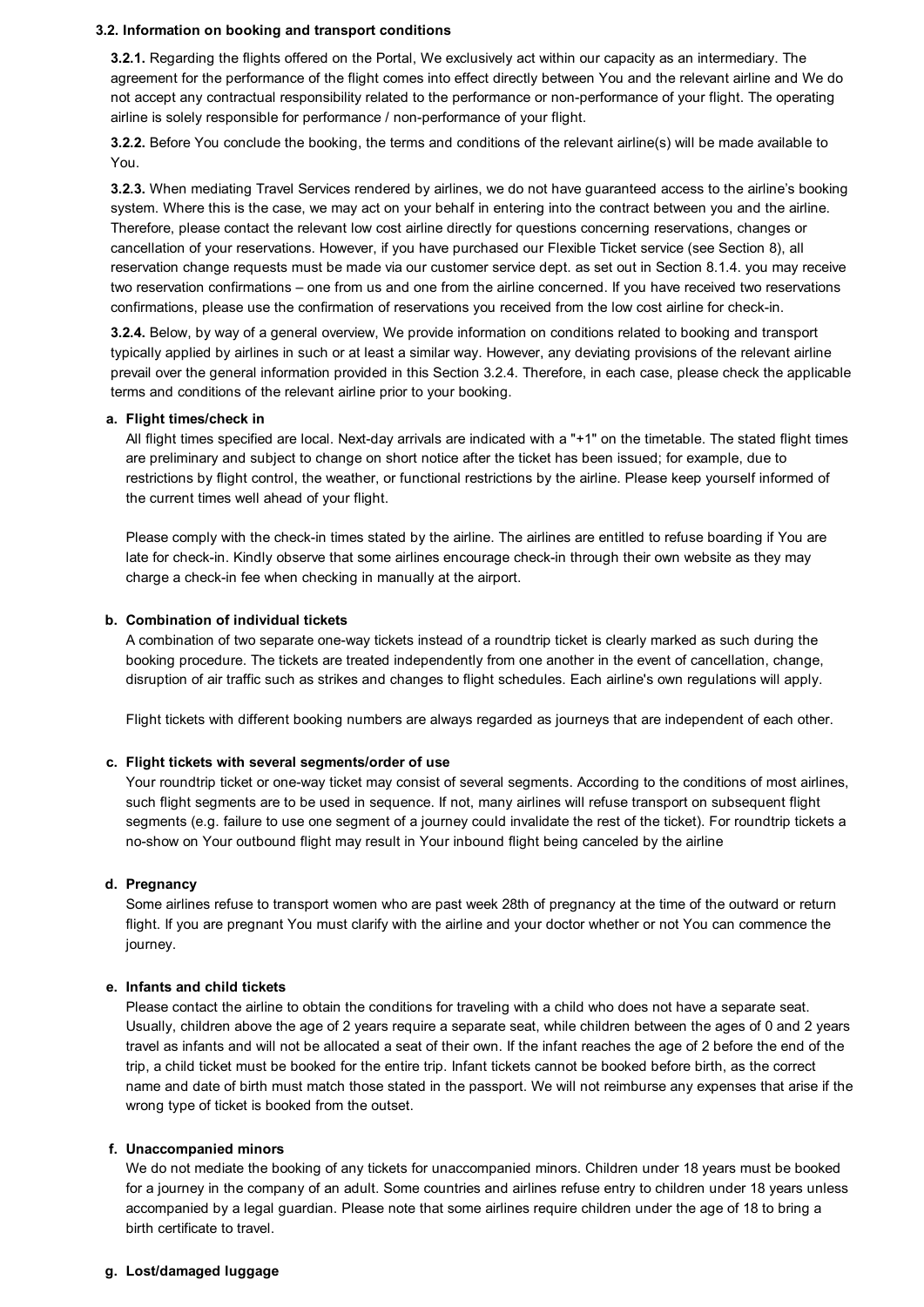Within our capacity as an intermediary, We accept no liability for lost or damaged luggage. Any problems should be reported immediately to the representative of the airline at the airport.

## **h. Transit and overnight accommodation**

Generally, ground transportation and/or overnight accommodation during your trip is not included in the flight ticket price. You are personally responsible for checking ground transportation timetables and prices.

## **i. Connection times between flights**

Standard tickets booked on the Portal have approved connection times. The times required for making connections between flights are calculated by the airlines. If a flight segment is delayed and leads to a missed connection, the airlines are obliged to assist You in reaching your final destination (see Section 11.1).

When separate tickets are booked, the airlines bear no responsibility for missed connections resulting from delays. Therefore, it is your responsibility to ensure that the connection time is sufficient according to the airlines and airports. Any additional costs incurred on account of missed connections will not be reimbursed.

## **j. Double booking**

A double booking means that two or more bookings with the same passenger name have been made with the same airline. If You have a double booking, the airline may cancel the trip(s). This may also occur if the bookings have been made with different travel agencies. We are not responsible for cancellations made by the airlines, nor for denied refunds from airlines, in cases where they suspect a double booking.

## **k. Hazardous materials**

Federal law forbids the carriage of hazardous materials aboard aircraft in your luggage or on your person. A violation can result in five years' imprisonment and penalties of \$250,000 or more (49 U.S.C. 5124). Hazardous materials include explosives, compressed gases, flammable liquids and solids, oxidizers, poisons, corrosives and radioactive materials. Examples: Paints, lighter fluid, fireworks, tear gases, oxygen bottles, and radio-pharmaceuticals. There are special exceptions for small quantities (up to 70 ounces total) of medicinal and toilet articles carried in your luggage and certain smoking materials carried on your person.

## **3.3. Airlines banned from operating in the EU (black list)**

Please note that certain airlines are prohibited from operating within the EU, according to a decision made by the European Commission in close consultation with the national air transport authorities. Such airlines are prohibited because they are considered unsafe or not subject to adequate control by the authorities of their country. You can check which airlines are affected by an operating prohibition via the following link: **[Black List \(List of airlines not permitted to operate in the EU\)](https://ec.europa.eu/transport/language-selector/site-language_en?destination=node/2840)**

#### **3.4. Timetable changes and cancellation by airlines**

**3.4.1.** Your agreement with the applicable airline may allow them to cancel or amend your bookings. We will notify You of any changes once We are informed of them by the airline.

If You wish to request a change or cancellation refund, as an additional own service, We offer to handle the request on your behalf if permitted by the conditions of the airline. **[For a list of our fees, click here.](#page-8-0)**

**3.4.2.** The flight times shown in your booking confirmation may change between the date of your booking and the date You actually travel. We recommend that you stay updated and contact your airline at least 72 hours before the scheduled departure of the flight to ensure that the flight (and any connecting flights) will depart on schedule. We have no control over airline's schedule changes and accept no responsibility for costs which may arise as a result of such changes.

#### **3.5. Changes and cancellations requested by You**

**3.5.1.** The conditions for changing flight bookings (including change of passenger name, destination, and date of travel) and for providing cancellation refunds are set by the relevant airline, which is your contractual partner for providing the flight. We, as the intermediary, have no influence over such conditions.

**3.5.2.** If you wish to make a change to your booking or request a cancellation refund, as an additional own service, we offer to handle the request on your behalf, provided that the conditions of the airline permit such a change or cancellation refund. During the process of booking such additional services, we will inform you of any further conditions for such services. **[For a list of our fees, click here](#page-8-0)**

**3.5.3.** In order for us to be able to handle the changes requested by You, it is necessary that We receive your change requests at the latest 24 hours prior to the commencement of travel (only by telephone). If You have purchased our Flexible Ticket service, see section 8.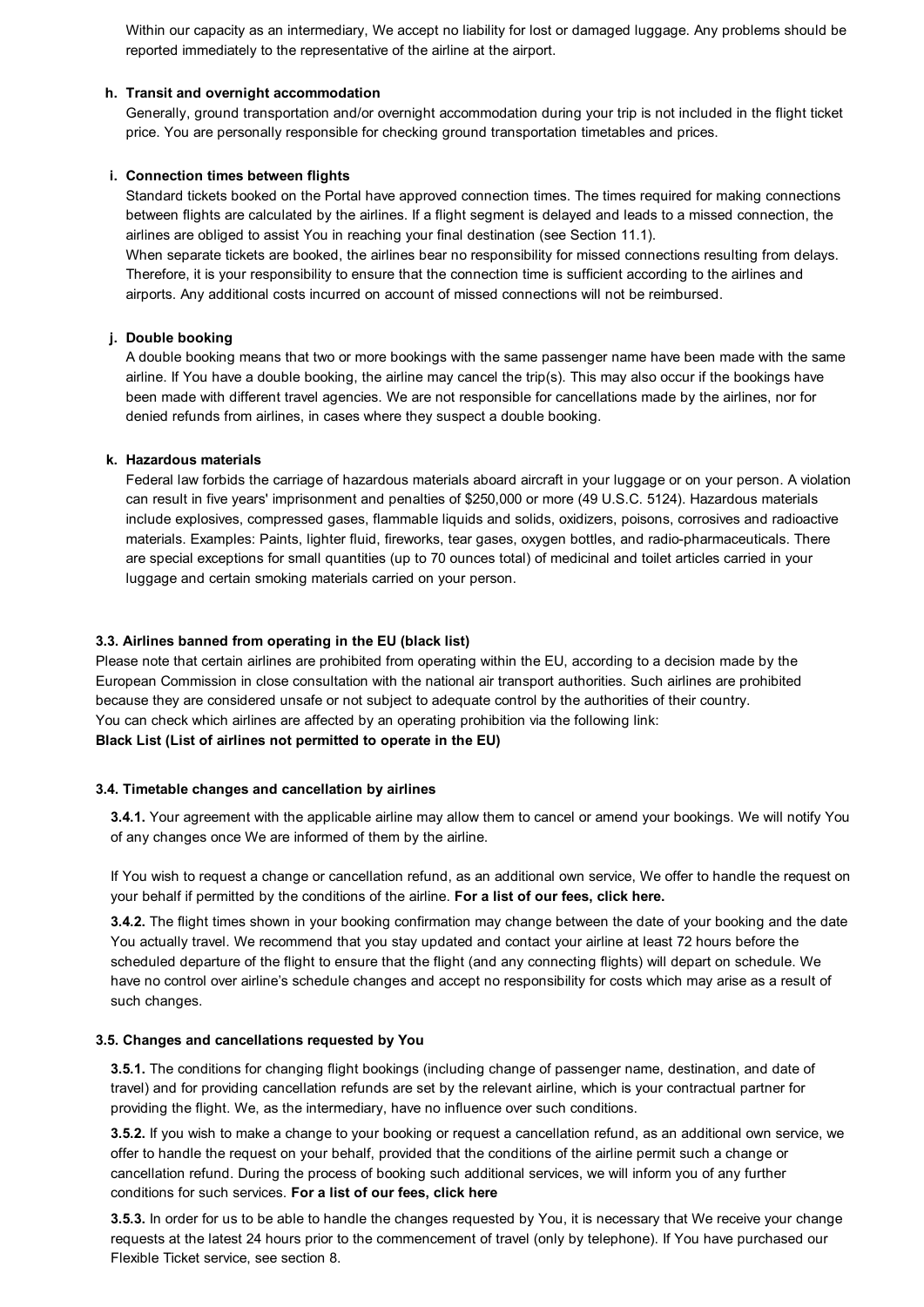<span id="page-4-0"></span>For change requests at shorter notice, we recommend that You contact the relevant airline directly.

## **3.6. Non-Appearance or Non-Attendance of the Flight**

If You do not appear for or attend your flight, You hereby authorize us to request possible refunds from the airline on your behalf. We are entitled but not obligated to do so and any rights You have to request unclaimed refunds directly from the airline remain unaffected.

If We do obtain refunds on your behalf, We will deduct our fees from the amount obtained. **For a list of our fees, click here.** [We will retain any refunds obtained on your behalf, less our fees, for 12 months following the date of the flight and](#page-8-0) You will be able to request a transfer of this amount, less our fees, at any time before the 12 month period has passed by contacting our customer service.

## **4. Mediation of Hotel Bookings**

All queries in connection with the booking and any change or cancellation request must therefore be made directly to Booking.com. **[You can find the contact details for Booking.com here.](https://www.booking.com/content/terms.html?aid=2164548)**

**[You can access the terms and conditions of Booking.com here.](https://secure.booking.com/content/cs.html?aid=2164548)**

## **5. Mediation of Rental Car Bookings**

Rental car services booked via the Portal are mediated by Traveljigsaw Limited ("Rentalcars.com").

All queries in connection with the booking and any change or cancellation requests must therefore be made directly to Rentalcars.com. You can find the contact details for Rentalcars.com here:

## **[For local contact details please see Rentalcars web site.](http://www.rentalcars.com/en/contact/)**

**[You can access the terms and conditions of Rentalcars.com here.](http://www.rentalcars.com/en/terms/)**

## **6. Special provisions for the mediation of bookings of multiple services**

The Portal offers the possibility to mix and match multiple individual services as You wish. In this case, You instruct us to act as an intermediary for the booking of various travel services from various suppliers. The relevant suppliers will be clearly presented to You during the booking procedure before the booking is completed. In the event that You combine individual services, no travel contract is concluded between You and us; instead, You conclude several contracts for the provision of individual services with each separate supplier. In this case, We solely operate within our capacity as an intermediary in relation to each individual travel service.

## **7. Information on passport, visa and health provisions**

**7.1.** Passport, visa and/or health requirements can change and You should therefore check with the relevant authority (embassy, consulate etc.) well in advance of travel. It is your responsibility to be in possession of a valid passport and, if appropriate, a visa. It is important to remember to include all transit points in your journey which may also require You to obtain a visa. It can often take some time to obtain a visa, so You are advised to apply well ahead of time. We accept no responsibility for customers who do not possess the correct documents.

**7.2.** Each destination has its own requirements as far as entry formalities, vaccinations, etc. which can also vary depending on the passenger's nationality. It is your responsibility to collect that information. No incidents arising from the failure to comply with such official regulations will be considered our responsibility. We therefore urge You to always verify the different formalities of the chosen destination or transit countries, as well as the time needed to take all of the related steps.

## **8. Our own services**

## **8.1. Flexible Ticket**

**8.1.1.** If purchased during the booking procedure, the Flexible Ticket allows You to change date and/or time of your flight booking under the terms set out in this section, without paying our change fee and/or the airline's change fee. When providing our Flexible Ticket service, We only mediate the transport contract between You and the relevant airline. As the Flexible Ticket is our own service (i.e. You cannot make use of our Flexible Ticket service by contacting the airline directly) all rebooking requests making use of the Flexible Ticket service must be made via our customer service (see Section 8.1.4).

**8.1.2.** The Flexible Ticket allows flights to be rebooked under the following conditions:

- All rebookings must be made in accordance with Section 8.1.4 and at least 24 hours before the original time of departure.
- Rebooking is only possible within the same airline, i.e. a flight can only be rebooked to a flight operated by the same airline as the one operating the originally booked ticket.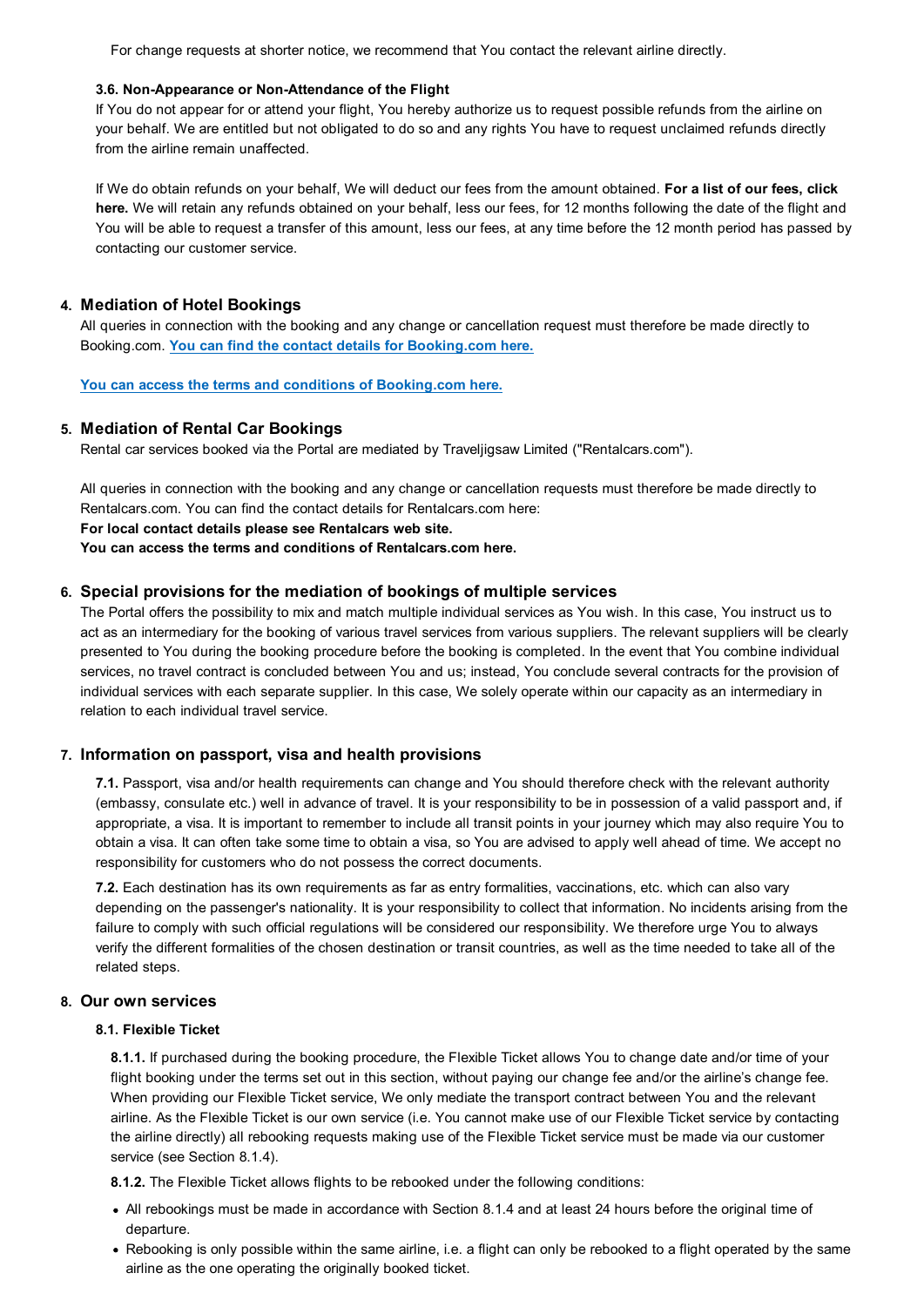- Flight segments must be used in the same order in which they were originally booked.
- Upgrading to a different cabin, or booking class, on the same flight is not permitted.
- Rebooking a ticket for a so called "stop-over" (i.e. staying in a connection city longer than originally booked) is not permitted.
- A change of origin and/or destination is not possible, neither for the outbound nor the return flight.
- The Flexible Ticket does not allow any names to be changed or corrected.
- A journey can only be rebooked once. Once the change has been confirmed, the Flexible Ticket has been used up.
- In case of rebooking, the journey must be completed within one year from the time of original booking. The new trip may not commence within 24 hours from the time of change request.
- The booking is non-refundable once the Flexible Ticket service has been used.

**8.1.3.** The Flexible Ticket must be booked and paid for during the booking process and cannot be added afterwards.

**8.1.4.** If you want to rebook your ticket, you have to contact our customer service by phone during our ordinary opening hours. **[You can find our phone number under "Contact Us – Phone".](https://www.gotogate.com/rf/contact-us)** 

Please note that we communicate in English by phone and email.

**8.1.5.** Rebooking is only completed once We have confirmed it by e-mail. If You do not receive a confirmation, please contact our customer service.

**8.1.6.** The rebooking of flights using the Flexible Ticket service is subject to availability. If the desired change results in a more expensive ticket, or if the change leads to the passenger no longer being entitled to a special price (e.g. for a small child), You have to bear the additional costs yourself. We are not responsible for the effects rebooking may have on any additional services concluded directly with the airline (such as booking of additional luggage or seat reservations).

**8.1.7.** If You cancel the flight, the price for the Flexible Ticket service will not be refunded.

**8.1.8.** If You do not turn up for a segment of the journey, the rebooking option through the Flexible Ticket service will no longer be valid.

## **8.2. Self-transfer Guarantee**

**8.2.1.** If our connection guarantee assistance services as outlined in this section 8.2 (hereinafter referred to as the "**Self-transfer Guarantee**") is included in your booking this will be clearly stated during the booking process and on your booking confirmation. If your booking also includes other flight connections, please note that the Self-transfer Guarantee only applies for the part of your booking that is marked with "self-transfer".

**8.2.2.** With the exception of the exclusions below, the Self-transfer Guarantee applies in the following cases (each a "Change"):

- in case any of your flight(s) are rescheduled, delayed or canceled by the respective airline causing you to miss the flight(s) to your destination;
- if you miss a connecting flight due to baggage delays or losses outside your reasonable control; and
- if you miss a connecting flight because of customs- or immigration processes outside your reasonable control.

## **8.2.3.** The Self-transfer Guarantee does not apply:

- if the Change only affects flight(s) within the same ticket (issued as one e-ticket/PNR). The airline providing the flight(s) is responsible for any issues and for managing the Flight Changes (you may contact the applicable airline directly for assistance and/or questions);
- if the Change is due to force majeure situations, meaning circumstances outside the airline's reasonable control such as (without limitation) political instability, extreme weather conditions, security risks, strikes, major limitation of airport operation and/or airline bankruptcy/insolvency;
- for any action (or lack of action) which is reasonably within your control, including for example if you miss a flight because (i) you don't have an appropriate visa, travel documents or any other documentation required for your travel; or (ii) you breach any airline rules and restrictions; or
- if you travel with a checked baggage despite booking a self-transfer trip marked with "no checked bag", i.e. a selftransfer trip with a short connection time; or
- if you have made changes to your Booking without our previous approval.

## **8.2.4.** Inform Us without undue delay.

If You want to use the Self-transfer Guarantee You must inform Us without undue delay by telephone after You are aware of a Change. See preamble for contact details. Should You not inform Us without undue delay, You will not be entitled to use the Self-transfer Guarantee.

**8.2.5.** Self-transfer Guarantee Assistance – alternative flight(s) or refund. After We have been informed about the Change, We will offer You to choose from one of the following options: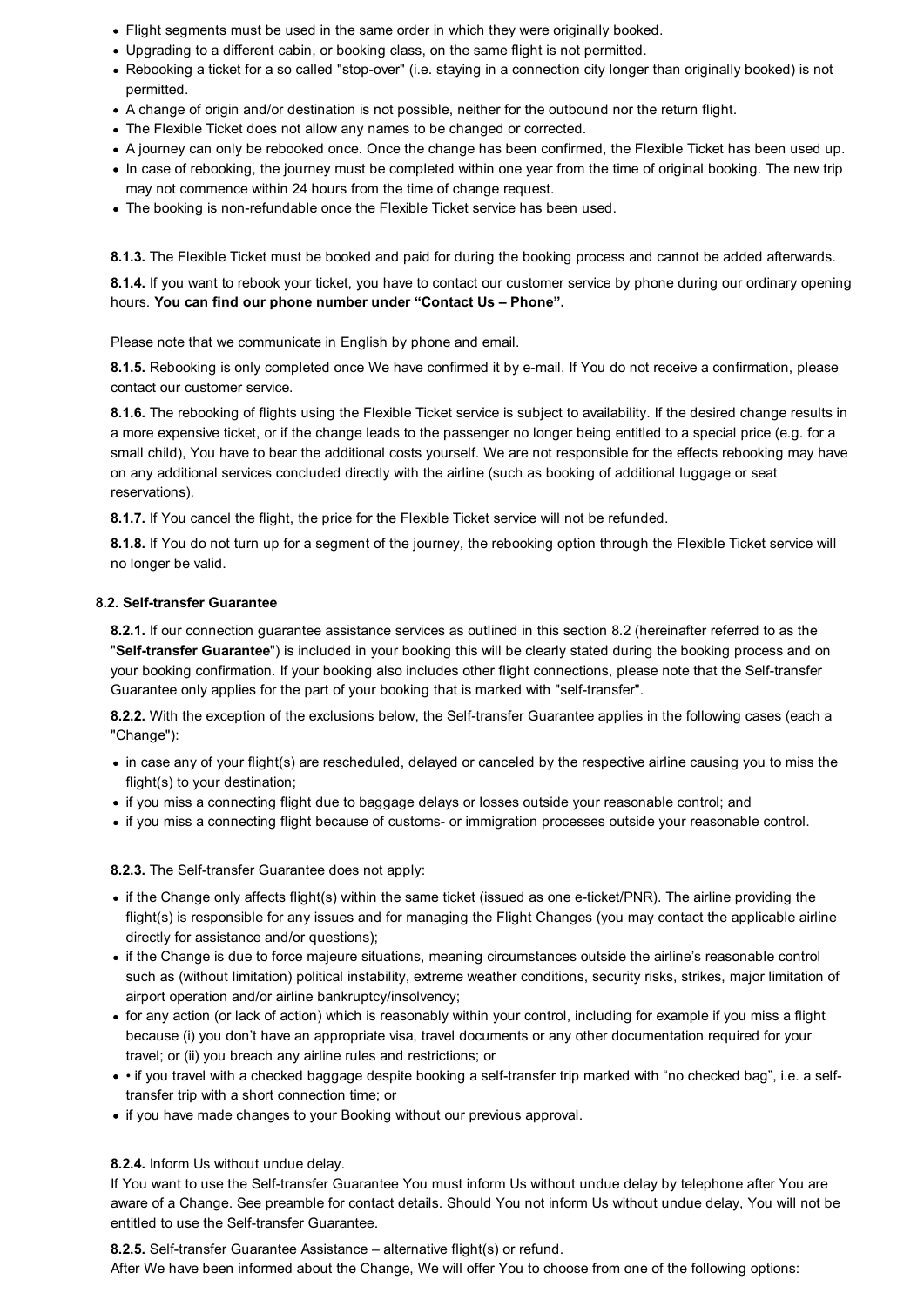a) alternative flight(s) to your final destination at our expense (the exact flight(s) offered by us will be communicated to You);

b) a refund of the price You paid for the unused flight(s) at the time of your booking; or

c) flight(s) for returning to the airport of Your departure at our expense (the exact flight(s) offered by us will be communicated to You).

In case We cannot offer You reasonable flight(s) to your final destination we may refer You to alternative airports. In such case We will cover your costs for transportation to the alternative airport.

If there are more than 48 hours until the affected flight's original departure time We will decide upon one option set forth in 8.3.5. in our sole discretion.

## **8.2.6.** Your acceptance of the Offered Option

You must respond with your choice as soon as possible after receiving more information from us on your options set out in subsection 5 (a)-(c) above. If We do not receive your answer within a reasonable time (in any case not more than 24 hours) your right to use the Self-transfer Guarantee is depleted.

## **8.2.7.** Additional Compensations

In addition to your rights detailed in this Section 8.2, the Self-transfer Guarantee entitles You to the following:

- **Accommodation** If a Change occurs with short notice leaving You without accommodation for the night (10:00 PM-8:00 AM), We will cover your costs for accommodation for one or several nights. The compensation is limited to a total of 100 USD per passenger covered by the Self-transfer Guarantee. Any compensation for accommodation that You receive from the airline will be deducted from the Self-transfer Guarantee refund.
- **Meal & Beverage** If a Change leads to your flight(s) being delayed by more than 4 hours, We will cover the cost of meal and beverages up to a total of 12 USD per passenger covered by the Self-transfer Guarantee. Any compensation for meal and/or beverages that You receive from the airline will be deducted from the Self-transfer Guarantee refund.

Note that You will need to cover the expenses and provide Us with receipt(s) for such expenses.

## **8.3. Cancellation Guarantee**

**8.3.1.** If the Cancellation Guarantee is purchased during the booking procedure, You can for any reason contact us after Your flight booking to cancel Your flights and instead receive an electronic voucher corresponding to 90% of the flight price. The voucher can then be used for a new booking on the Portal. The terms in this Section 8.2 apply to our own service 'Cancellation Guarantee', while We are acting within our capacity as an intermediary between You and the relevant Service Provider. As the Cancellation Guarantee is our own service (i.e. You cannot use the Cancellation Guarantee by contacting the Service Provider directly), all requests under the Cancellation Guarantee must be made via our customer service (see Section 8.2.5). We do not charge administrative fees in the event of a voluntary cancellation using the Cancellation Guarantee or in the event of a new booking with a voucher through our Portal.

**8.3.2.** The following applies when using the Cancellation Guarantee:

- All cancellations must be made in accordance with Section 8.2.5 and must be received by us no later than 4 hours before the original time of departure.
- The value of the voucher corresponds to 90% of the value of the canceled flight ticket, including taxes and the Service Provider's fees but excluding the costs of the Cancellation Guarantee and any additional services (e.g. extra baggage, seating etc.). If the booking has previously been subject to changes that have resulted in an increase in the price of the flight ticket (e.g. voluntary date change, name change, additional baggage etc.), the value of the voucher is calculated based on the original flight ticket only. When using the Cancellation Guarantee, the value of the voucher can never exceed \${com.price.cancellation.against.cancellation.insurance.max.amount} USD per person or \${com.price.cancellation.against.cancellation.insurance.per.person.trip} USD per booking, regardless of the value of the flight tickets.
- You have the right to cancel Your flight ticket and receive a voucher for any reason, however in accordance with these terms. Cancellation can also be requested for an individual passenger in the booking, in this case the value of the voucher is calculated in proportion to the number of passengers who cancel. Cancellation cannot be made for part of the trip.
- The voucher can only be used on our Portal in accordance with the instructions that are received with Your voucher. The voucher cannot be combined with other vouchers, with cash refunds or with promotions and cannot be used if entering the Portal via price comparison sites.
- You can only use Your voucher once. Any unused voucher amount is thereafter considered forfeited.
- The voucher is valid for 12 months from the time You receive Our notification of the voucher being available for use, which is within 7 days from the time We have confirmed Your cancellation request. When the validity period expires, the voucher loses its value and You cannot claim compensation in any other way.
- A Cancellation Guarantee voucher can only be used for booking of flights and not for other services made available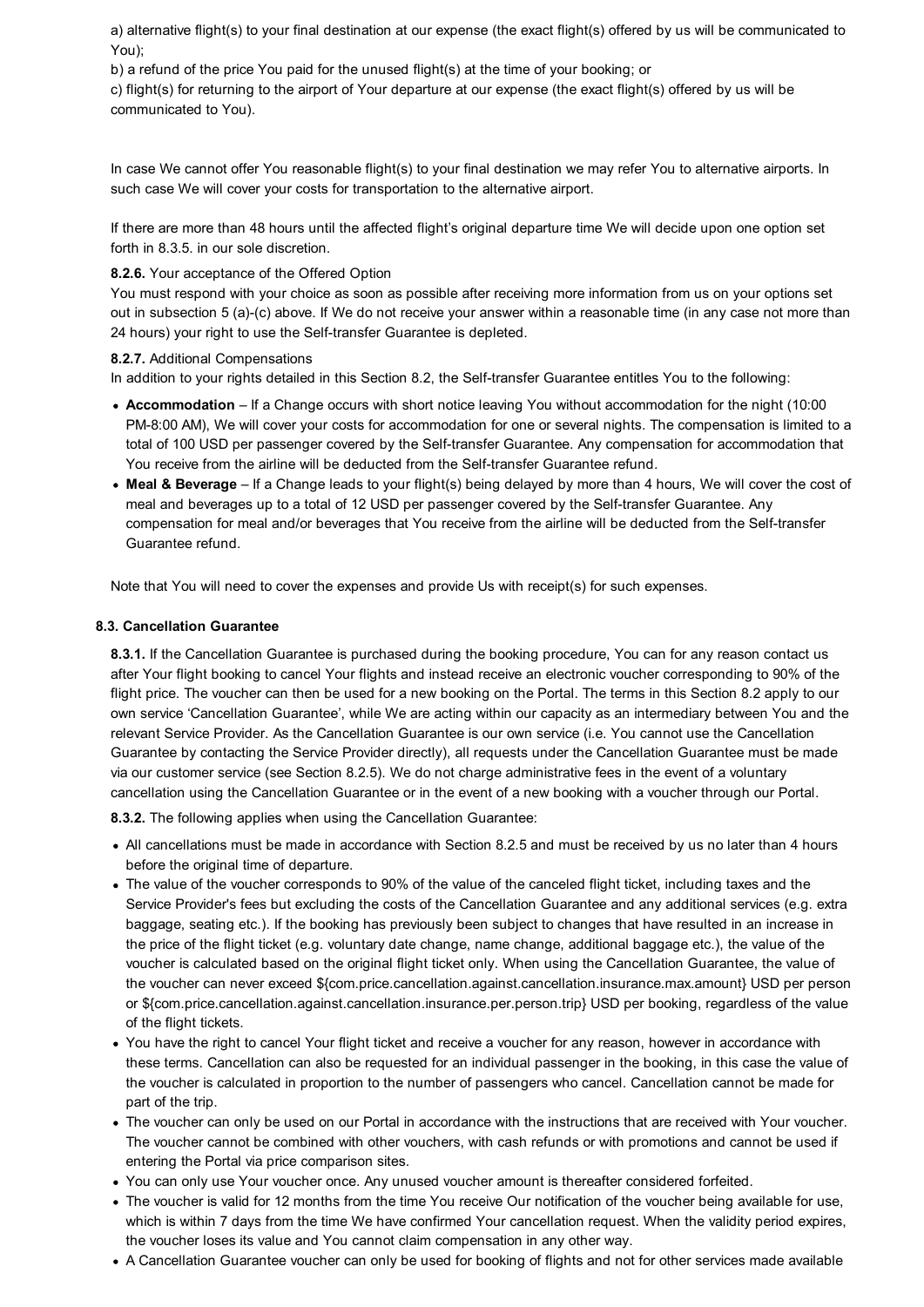<span id="page-7-0"></span>on the Portal (such as hotels or rental cars).

**8.3.3.** By using the Cancellation Guarantee to cancel Your booking/flight ticket, You and Your fellow passengers waive all rights to the travel documents that We have mediated to the Service Provider. By purchasing the Cancellation Guarantee service You accept that We, following Your cancellation request, automatically acquire all rights to the flight ticket and the booking and the right to use these rights vis-à-vis the Service Provider.

**8.3.4.** The Cancellation Guarantee cannot be used if the Service Provider is unable to provide the Travel Service after declaring bankruptcy or after having paused or closed down their business (in such case the cost of the Cancellation Guarantee service is not reimbursed).

**8.3.5.** If You want to use the Cancellation Guarantee, You must contact our customer service. You can find our phone number and other means of contact on the Portal. Please note that We handle all customers in turn.

**8.3.6.** The Cancellation Guarantee does not apply if you contact the airline to rebook your flight ticket and request a cancellation.

## **9. Charges and payment**

## **9.1. Payment**

**9.1.1.** Payment for Travel Services is either processed by us or affiliates part of our corporate group (in cooperation with our payment service provider(s) who supply the payment processing functionality), or by the Service Provider. All payment information belonging to our customers is encrypted in a secure server when shared with our payment service provider(s).

**9.1.2.** Depending on booking criteria and added services, the payment may be split into two separate transactions, one charge from us and another one from the Service Provider. You will not be charged more than the actual total price displayed on our site. The same security measures are applied. In some cases, prices and fees from Service Providers may not be in the currency displayed on the Portal. Instead we provide an estimate in the default currency of the Portal. As a result, when you make a reservation with a credit card, the amount charged by the Service Provider might be slightly different due to currency fluctuations. If the previous may apply to your booking you will be informed of this during the booking procedure.

**9.1.3.** In order for us to be able to process your payment, You need to ensure that there are sufficient funds available. In the event of any problem arising related to the processing of your payment, We will retry the processing of your payment in cooperation with our payment service provider(s). Should this not result in a fulfilled withdrawal of funds from You, We will contact You as soon as possible for instructions on other means of payment. Should We not receive your payment after such further instructions, your outstanding payment will be referred to a debt collection company.

## **9.2. Payment fraud**

If there are reasons for us to suspect that fraud is being committed, We reserve the right to refuse processing of such payment. Legitimization of Payment may be demanded if a crime is suspected. All types of payment fraud will be reported to the police.

#### **9.3. Refunds**

**9.3.1.** Refunds are processed according to the terms and conditions of the Service Provider. If You have a right to be refunded, your refund will be processed using the same form of payment as used to pay for the booking. Please note that air fares contain different elements and not all of them may be refundable, so even if You are eligible to be refunded according to the Service Provider policies, the refunded amount may not be exactly the total price paid for your booking.

**9.3.2.** All refunds are paid from the applicable Service Provider and We, acting as the intermediary, have no influence over the Service Provider's handling times.

**9.3.3.** As an intermediary We will only process a payment refund where We have already received such from the applicable Service Provider.

**9.3.4.** The total price of your booking will include the price of the Travel Service(s), any add-on products and our service fees. Please note that our service fees are non-refundable. This is because the service fees are charged for our mediation services which shall be considered fulfilled when the booking has been confirmed to You. Any Service Provider add-on products are refundable only to the extent we have received relevant amounts in return from the Service Provider. Our own add-on products are non-refundable.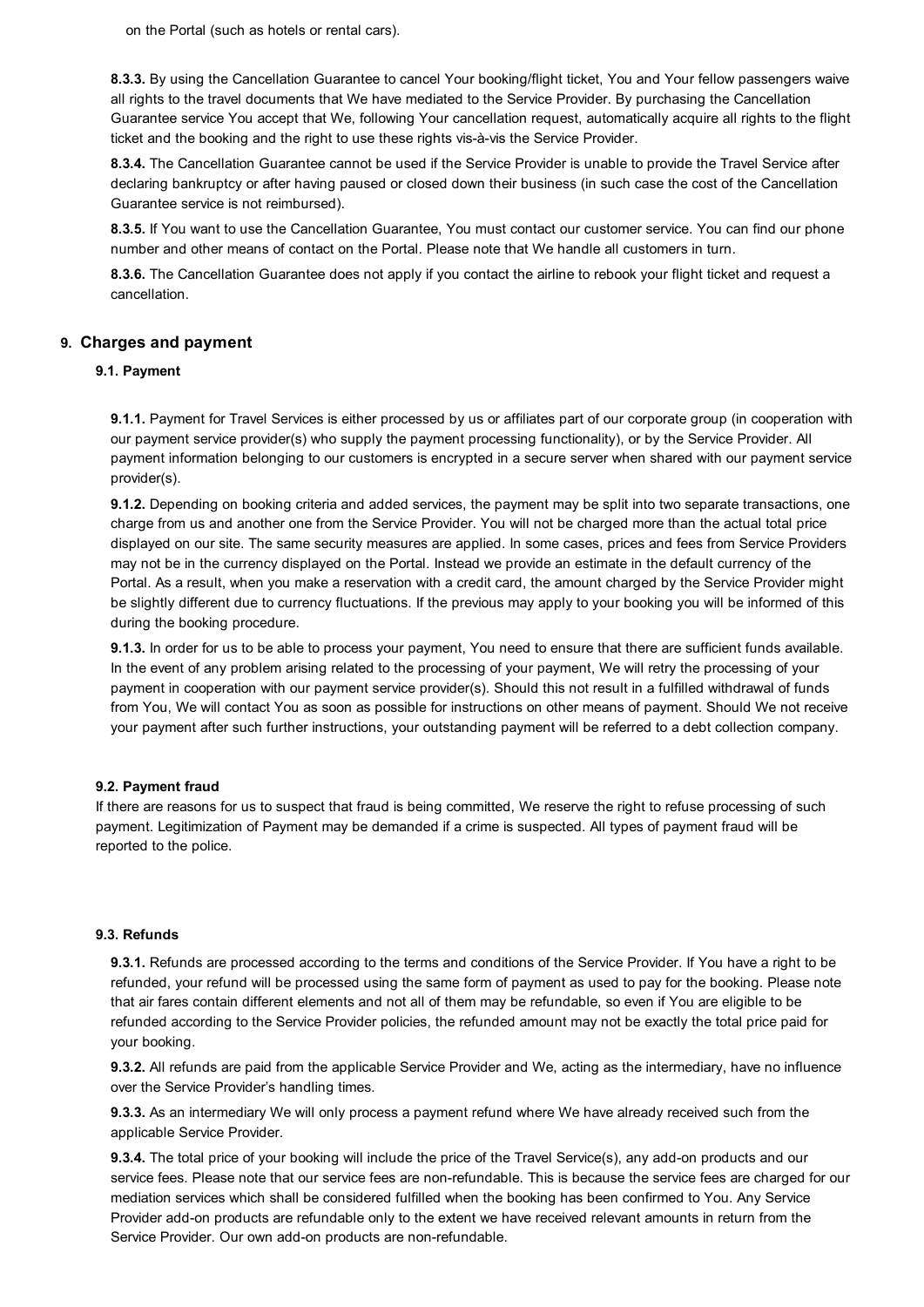## <span id="page-8-0"></span>**10. CLAIMS**

## **10.1. Claims relating to performance of Travel Services**

Any problem, remark or claim relating to actual performance of the Travel Services must be addressed directly to the relevant Service Provider (travel operator, airline, insurer, car rental company, hotel) with whom you hold the contract for the relevant Travel Service. Please also see section 11 for your rights pursuant to EU regulation.

## **10.2. Claims relating to our own services**

Claims relating to our own services are handled solely in writing and are to be submitted within two months after the end date of your trip.

## **[To file a claim, click here](https://system.etrack1.com/formbuilder/ContactForm.aspx?fid=b84f8d95-097c-4b92-8540-fe740de98e9b&dc=82216&b=et)**

n>

# **11. Customer rights pursuant to EU regulation**

# **11.1. Canceled or delayed flights**

If you are traveling into or out of the EU, or on an EU carrier, you may have the right to demand reimbursement for costs which you can assert directly against the relevant airline in the event that your flight is canceled, delayed or you are denied boarding. **[For more information about EC Regulation 261/2004, please click here.](http://eur-lex.europa.eu/legal-content/EN/ALL/?uri=CELEX%3A32004R0261)**

# **11.2. Carrier liability**

The EC-Regulation (889/2002) on air carrier liability in the event of accidents. **[Regulation can be found here.](http://eur-lex.europa.eu/legal-content/EN/TXT/?uri=celex%3A32002R0889)**

# **12. Liability**

**12.1.** You accept that We act as an intermediary between the You and the Service Provider. We will under no circumstances be held liable with respect to Travel Services You have booked with one or more Service Providers and We do not accept any liability for any inaccuracies in the information displayed on the Portal which have been provided by the respective Service Provider.

**12.2.** Should a Service Provider be unable to provide the Travel Service for any reason, including where a Service Provider declares for bankruptcy, We can only act as an intermediary and refund payments where we have already received such from the applicable Service Provider.

**12.3.** With regard to our own services, We are liable for damages subject to the limitations set out in the T&Cs and to the extent permitted by law. We shall only be liable for direct damages actually suffered, paid or incurred by You due to an attributable shortcoming of our obligations in respect to our own services, up to an aggregate amount of the cost of your booking (whether for one event or a series of connected events). If, due to reasons of extraordinary events or circumstances beyond our control (force majeure), there are deficiencies with reservations, confirmations and/or execution of any bookings or services, We are exempt from any derived legal responsibilities arising from such deficiencies or non-compliances related to the effect of force majeure.

**12.4.** The limitation of liability set out in Section 12.3 also applies to breaches of duty by persons for the fault of whom We are responsible according to statutory provisions.

# **13. Governing law and dispute resolution**

## **13.1. Governing law**

Swedish law applies exclusively to these T&Cs and the contract between you and us.

As a consumer, you will benefit from any mandatory provisions of the law of the country in which you are resident. Nothing in these T&Cs, including this Section 13.1, affects your rights as a consumer to rely on such mandatory provisions of local law.

# **13.2. Online Dispute Resolution**

The European Commission provides a platform for online dispute resolution (ODS) under: **<http://ec.europa.eu/consumers/odr/>**

# **14. Data Protection**

We take the protection of your personal data seriously. You can find detailed information about the collection, processing and use of your personal data in our **[Privacy Policy](https://www.gotogate.com/privacy-policy)**.